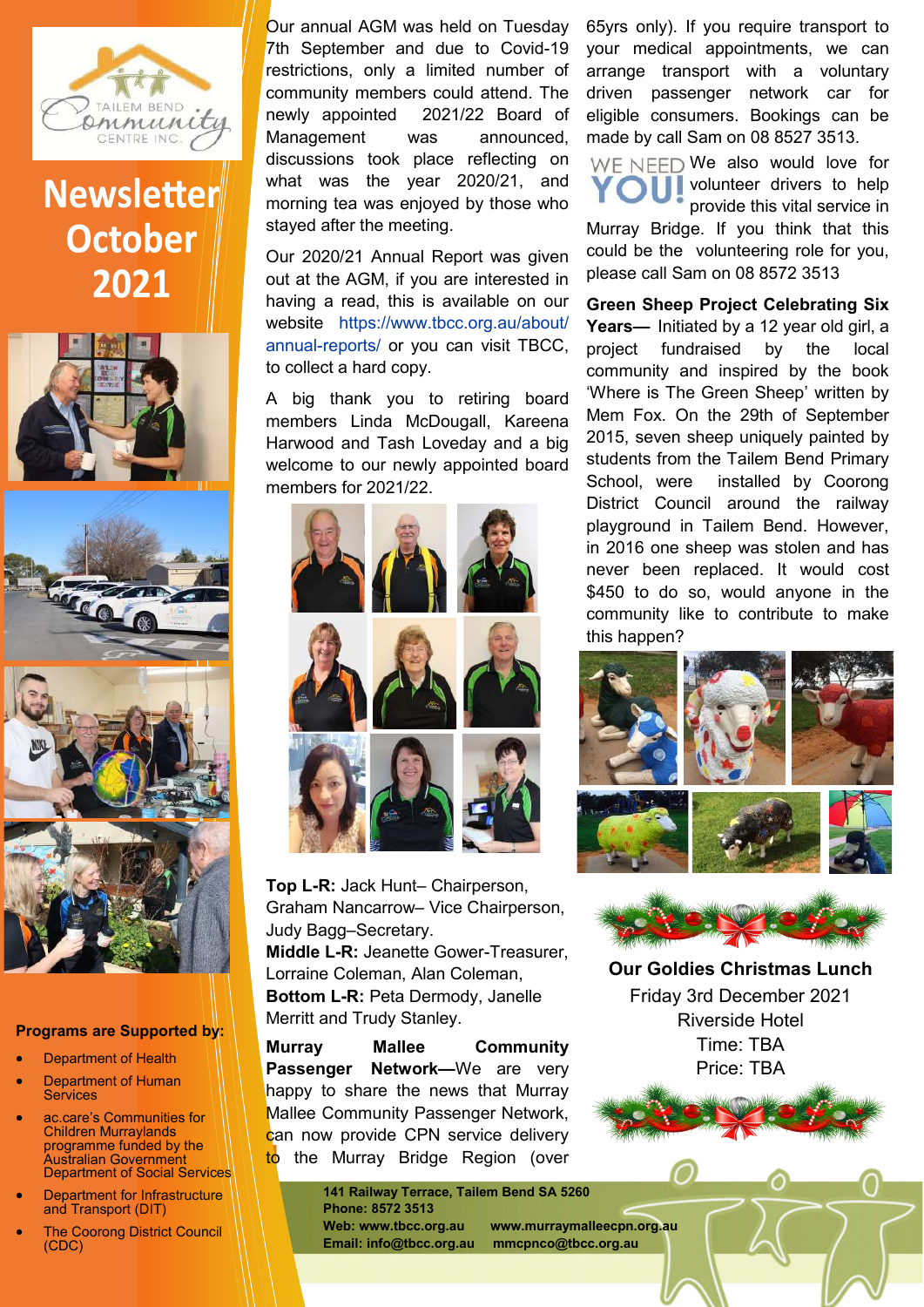## Please help us share what's happening at TBCC





**Resin Art Intermediate Class** Saturday 30th October 2021 10am-12 noon

Create a beach themed tray, in either a: 44cm round trav or 38cm square tray

Cost: \$60 (\$50 65 years or 50 years ATSI) Must have attended our beginners resin art workshop, for the above prices.<br>Otherwise cost will be \$80 to attend.

To register your interest or for more information Call: 08 8572 3513 or email: info@tbcc.org.au



**Boat Licence Course–**We have been advised that Marine Safety Officers are no longer available to conduct boat licence presentations, unless the presentation is part of a school curriculum for boating safety. For more information and instructions on how to apply for a boat licence, please visit :

[https://www.sa.gov.au/.../boat](https://www.sa.gov.au/topics/boating-and-marine/boat-operators-licences-and-permits/boat-licences?fbclid=IwAR3ip5YcDJjOKTmZ4iJaqGNV7TQGJoL68vx9b4DMar0CyXO2xwS2-iWsbUs)-operators.../boat-licences

**First Aid Refresher–**We are taking expressions of interest to organise a refresher course for those who have already obtained *HLTAID001—Provide Cardiopulmonary Resuscitation,* as this is to be reviewed every 12 months. Give us a call on: 08 8572 3513 to register your interest.

**TBCC Performance Survey-** We are calling for your feedback, in 2022 we are updating our strategic plan and require your input. Surveys will be sent out soon.

**Adelaide Symphony Orchestra-**A free concert will be happening near you soon! *Wednesday 20th October, Tailem Bend Town Hall.* Keep an eye on our social media and your emails, or give us a call on 08 8572 3513 for more information.

## **CHRISTMAS CLOSURE DATES**

TBCC will be CLOSED from Friday 10th December and REOPENING on Monday 17th January. TBCC Mini Bus will be unavailable for bookings from Monday 20th December—Monday 3rd January.